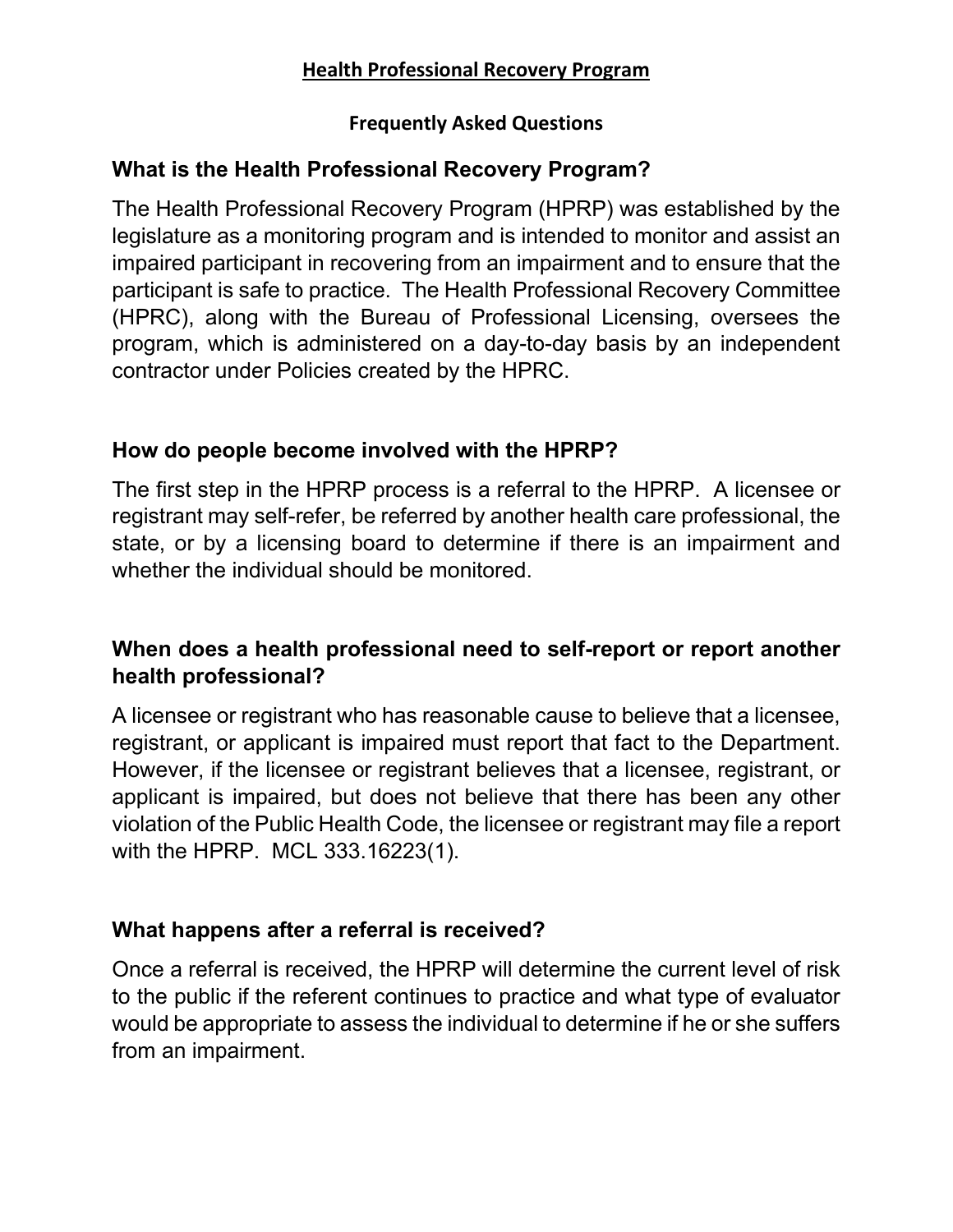#### **What is an impairment?**

"Impairment" means the inability or immediately impending inability of a health professional to practice his or her health profession in a manner that conforms to the minimum standards of acceptable and prevailing practice for the health profession due to the health professional's substance abuse, chemical dependency, mental illness, or the health professional's use of drugs or alcohol that does not constitute substance abuse or chemical dependency. MCL 333.16106a.

## **Who determines if the person referred to the HPRP suffers from an impairment?**

The HPRP-approved evaluators specialize in a variety of practices, including addiction medicine, psychiatry, and counseling. The person referred to the HPRP is offered a list of appropriate, approved providers to choose from to complete the evaluation to determine eligibility for participation.

Once an evaluation is completed, the evaluator reports the findings to the HPRP. If the evaluator does not find impairment, the licensee is deemed ineligible to participate in the HPRP.

If the evaluator finds that the person referred suffers from an impairment, the individual will be offered a monitoring agreement.

### **What happens if the person referred has a qualifying diagnosis but chooses not to enter into monitoring with the HPRP?**

If a person suffers from an impairment but refuses to enter monitoring, the HPRP is statutorily required to report the refusal to the Bureau of Professional Licensing. The bureau will take the action necessary to ensure public safety.

#### **What are the requirements of monitoring?**

The terms of a monitoring agreement vary depending on evaluator and treatment provider recommendations and the participant's diagnosis. Typical requirements are drug screening, counseling, and group meetings.